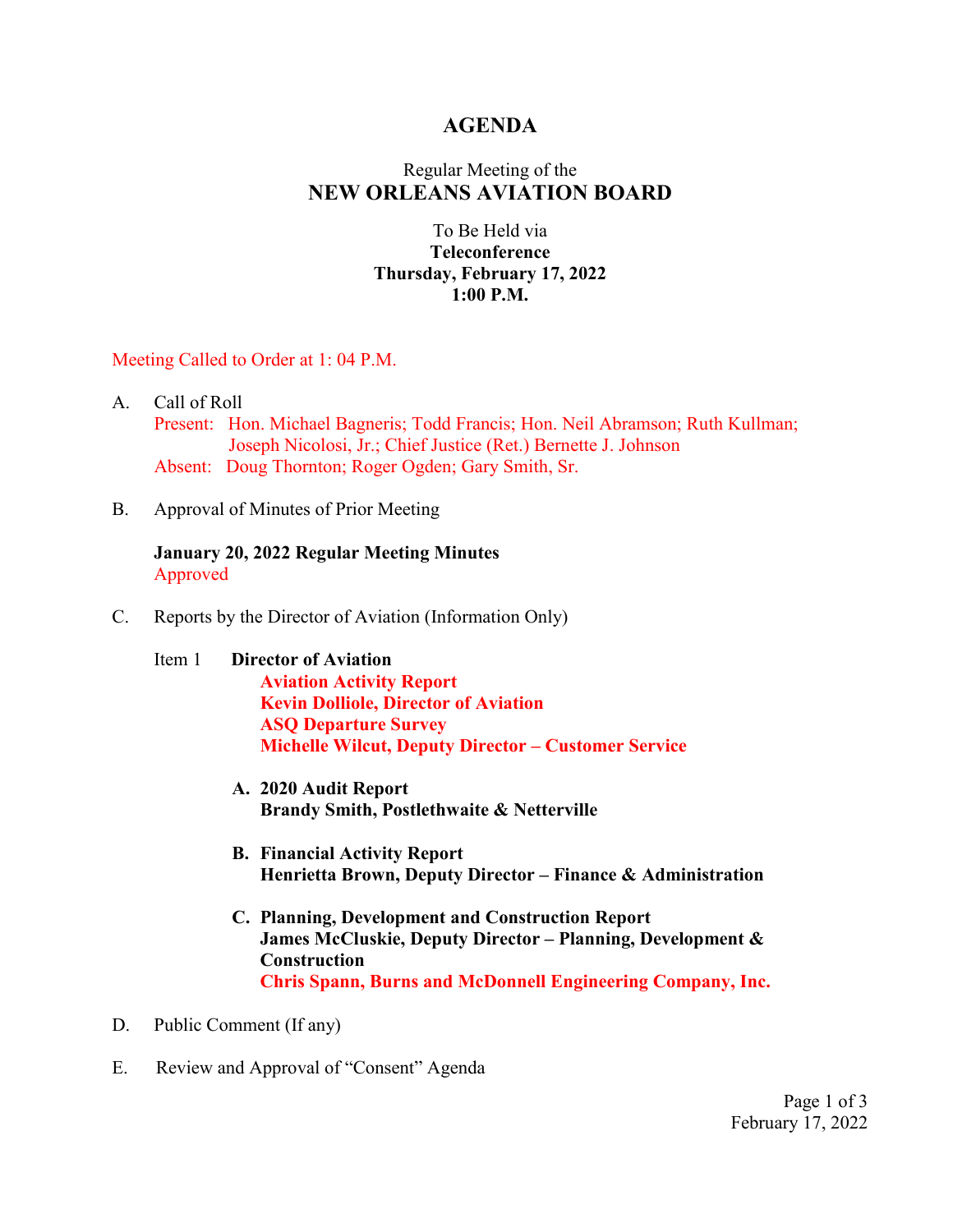Item 2 **Ratification of FAA Concessions Rent Relief Airport Rescue Grant (No. 3-22-0037-116-2022)** Approved

| Item 3 | Allocation of Funds & Renewal of Contracts, Leases, Agreements<br>and Permits as follows: |               |
|--------|-------------------------------------------------------------------------------------------|---------------|
|        | A. Airport HVAC Chillers Maintenance Services                                             | \$100,000 NTE |
|        | Johnson Controls International plc dba York                                               |               |
|        | <b>B. Consulting Services - On-Call Planning Services</b>                                 | \$950,000 NTE |
|        | The Mumphrey Group, Inc. dba TMG Consulting/Leigh Fisher Team                             |               |
|        | C. Environmental Engineering and Spill Response Services                                  | \$200,000 NTE |
|        | J.S. Held, LLC                                                                            |               |
|        | D. Grease Trap Cleaning and Greasy Waste Removal Services                                 | \$38,400 NTE  |
|        | <b>Crescent Environmental Services</b>                                                    |               |
|        | <b>E. Insurance Brokerage Services</b>                                                    | \$137,000 NTE |
|        | McGriff, Seibels & Williams of Louisiana, Inc.                                            |               |
|        | F. On-Call Architectural and Engineering Design Services                                  | Time Only     |
|        | Gresham Smith                                                                             |               |

#### All Consent Agenda Items Approved

F. Review and Approval of Regular Agenda/Items Removed from "Consent" Agenda

#### Finance Committee:

- Item 4 **Approval of Tenant Lease Agreement** Revenue AT&T Mobility Services, LLC Wilmington, Delaware Approved
- Item 5 **Resolution Regarding the Appointment of Kevin C. Dolliole as Chairperson of the Airport Council International-North America (ACI-NA) U.S. Policy Council** Approved
- Item 6 **Authorization for the Director of Aviation to Execute Airport Shared Tenant Services License Agreements** Approved

#### Operations & DBE Committee:

Item 7 **Professional Services Agreement** \$134,340 NTE  **Interactive Facilities Map System Services Contract Award** Acuity Brands Technology Services f/k/a LocusLabs, Inc.